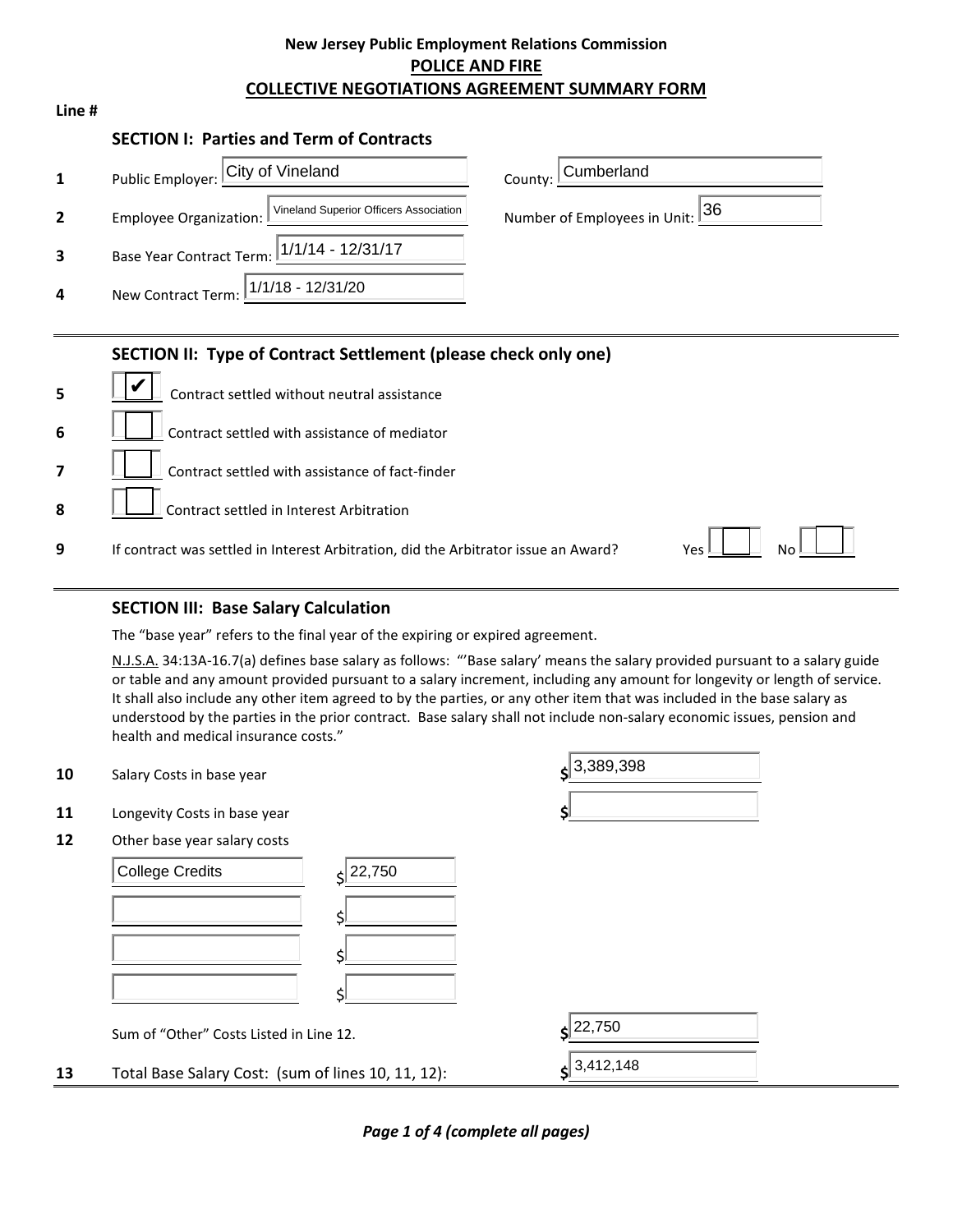### **SECTION IV: Increase in Base Salary Cost (for each year of New CNA)**

| Total Base Salary Cost from Line 13:<br>14 |  |  |
|--------------------------------------------|--|--|
|--------------------------------------------|--|--|

| '3,412,148 |  |
|------------|--|
|            |  |

|    | <b>Increases</b>                                      | Year 1  | Year <sub>2</sub> | Year 3  | Year 4 | Year 5 | Year 6 |
|----|-------------------------------------------------------|---------|-------------------|---------|--------|--------|--------|
| 15 | <b>Effective Date</b><br>(month/day/year)             | 1/1/18  | 1/1/19            | 1/1/20  |        |        |        |
| 16 | Cost of Salary Increments<br>(\$)                     | 24,000  | 24,000            | 28,000  |        |        |        |
| 17 | Salary Increase Above<br>Increments (\$)              | 116,477 | 83,125            | 76,000  |        |        |        |
| 18 | Longevity Increase (\$)                               | I٥      | l0                | 0       |        |        |        |
| 19 | <b>Total Increased Cost for</b><br>"Other" Items (\$) | 0       | 0                 | 10      |        |        |        |
| 20 | Total Increase (\$)<br>(sum of lines 16-19)           | 140,477 | 107,125           | 104,000 |        |        |        |

 $s$ 351,602

3.43

#### **SECTION V: Average Increase Over Term of New CNA**

- **21** Dollar Increase Over Life of Contract  $\frac{\sin 351,602}{\sin 602}$  [Take sum of all amounts listed on Line 20 above]
- **22** Percentage Increase Over Life of Contract  $\frac{10.30}{2}$  % [Divide amount on Line 21 by amount on Line 14]  $10.30$
- 
- 
- 23 Average Percentage Increase Per Year **19.43** [Divide percentage on Line 22 by number of years of the contract]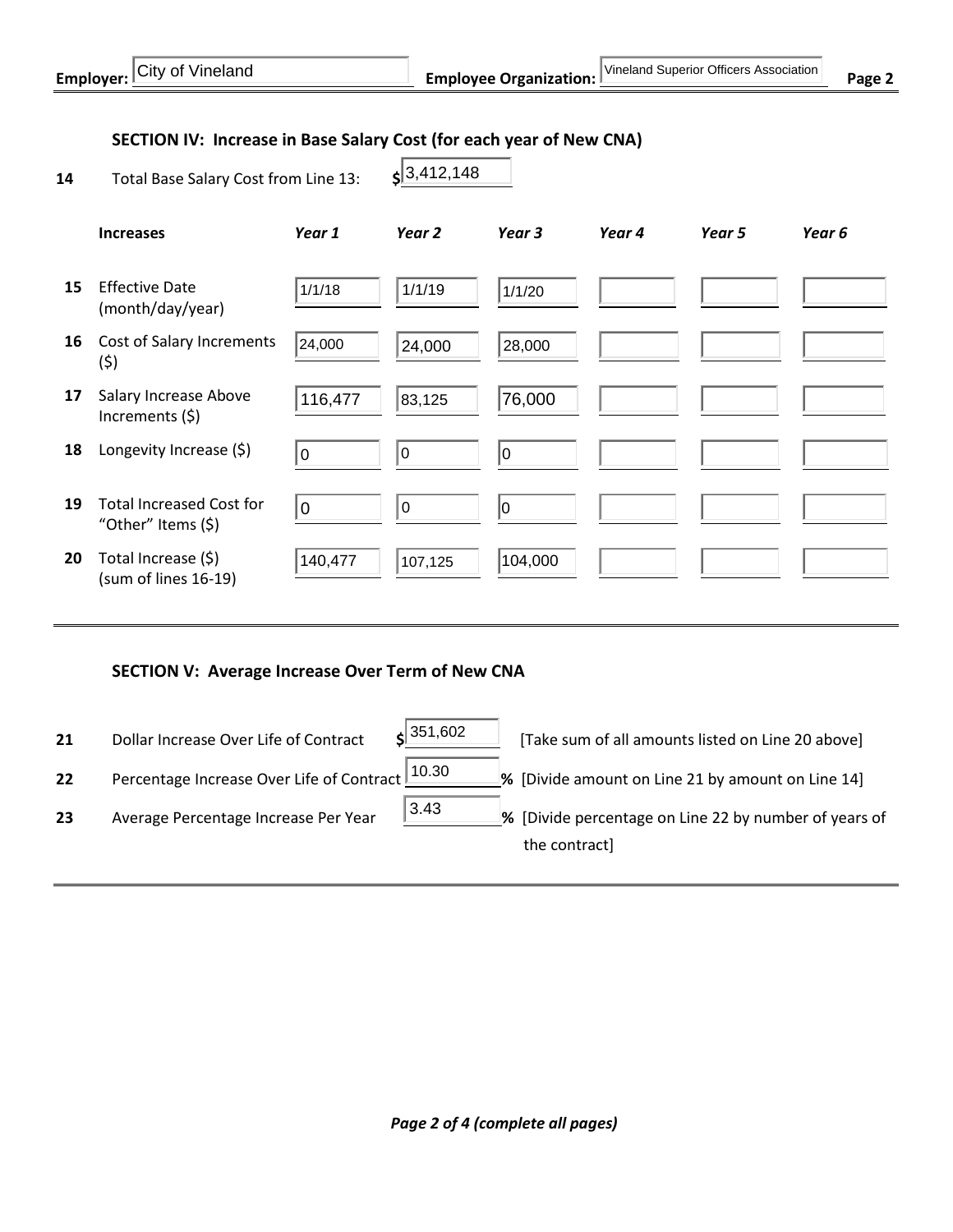|    |                            |                             |        |        |        | $\leftarrow$ Increases $\rightarrow$ |        |        |
|----|----------------------------|-----------------------------|--------|--------|--------|--------------------------------------|--------|--------|
| 24 | Item<br><b>Description</b> | <b>Base Year</b><br>Cost(5) | Year 1 | Year 2 | Year 3 | Year 4                               | Year 5 | Year 6 |
|    | On-Call Pay                | 10                          | 21,400 | 22,000 | 22,400 |                                      |        |        |
|    |                            |                             |        |        |        |                                      |        |        |
|    |                            |                             |        |        |        |                                      |        |        |
|    |                            |                             |        |        |        |                                      |        |        |
|    |                            |                             |        |        |        |                                      |        |        |
|    |                            |                             |        |        |        |                                      |        |        |
|    |                            |                             |        |        |        |                                      |        |        |
|    |                            |                             |        |        |        |                                      |        |        |
|    |                            |                             |        |        |        |                                      |        |        |
| 25 | Totals (\$):               | $\overline{0}$              | 21,400 | 22,000 | 22,400 |                                      |        |        |

# **SECTION VI: Other Economic Items Outside Base Salary and Increases**

**SECTION VII: Medical Costs**

| <b>Insurance Costs</b> |  |
|------------------------|--|
|------------------------|--|

- **26** Health Plan Cost **\$ \$**
- **27** Prescription Plan Cost **\$ \$**
- **28** Dental Plan Cost **\$ \$**
- **29** Vision Plan Cost **\$ \$**
- **30** Total Cost of Insurance **\$ \$**

| <b>Insurance Costs</b>         | <b>Base Year</b>      | Year 1                    |
|--------------------------------|-----------------------|---------------------------|
| Health Plan Cost               | 537,883               | $\zeta$ 537,883           |
| <b>Prescription Plan Cost</b>  | 174,566               | 187,652                   |
| Dental Plan Cost               | $s$ <sup>15,418</sup> | $\frac{15,418}{ }$        |
| Vision Plan Cost               | 0  ی                  | $\mathbf{s}$ $\mathbf{0}$ |
| <b>Total Cost of Insurance</b> | 727,867               | $s$ 740,953               |

*Page 3 of 4 (complete all pages)*